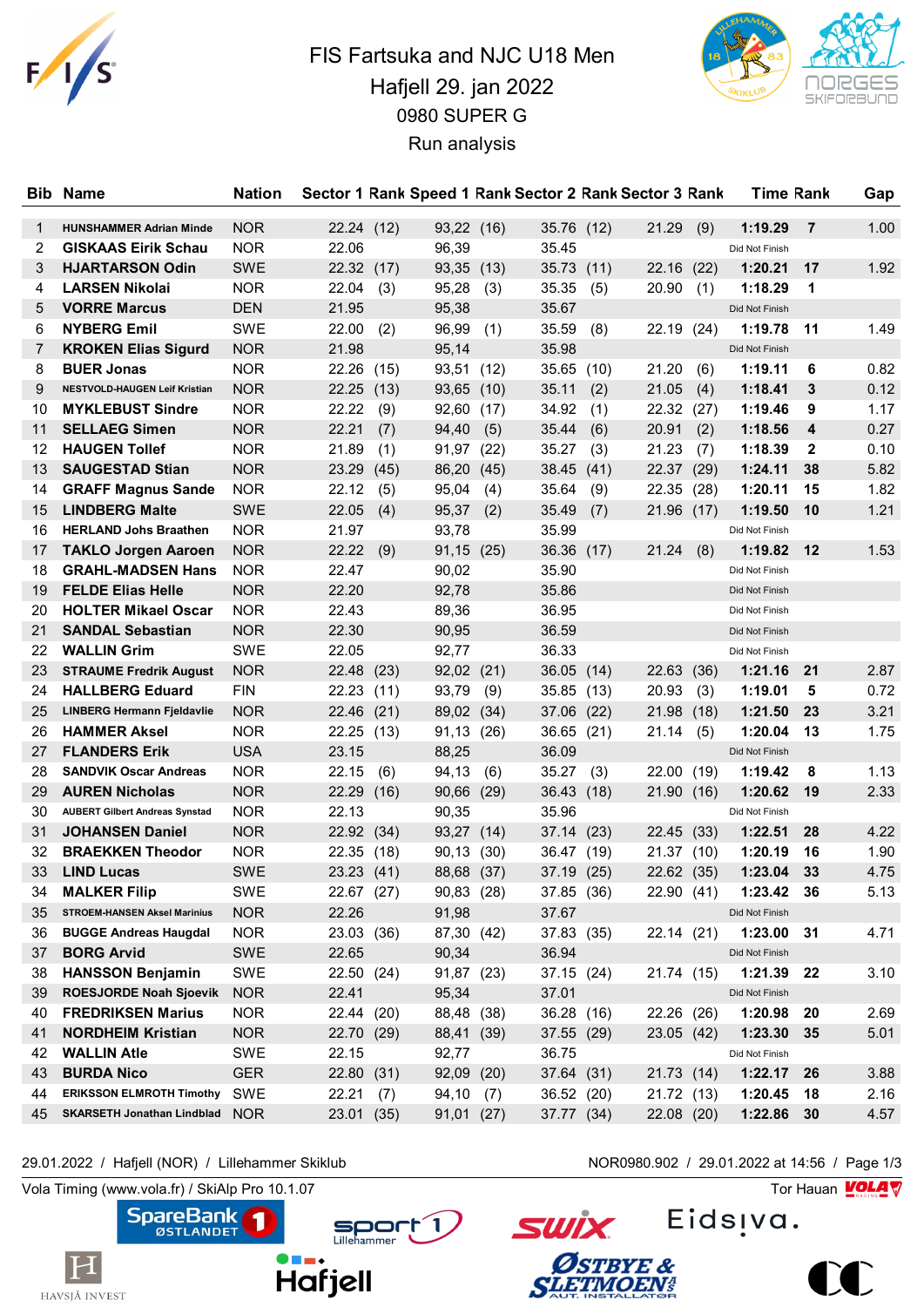

## FIS Fartsuka and NJC U18 Men Hafjell 29. jan 2022 0980 SUPER G Run analysis



| <b>Bib</b> | <b>Name</b>                      | <b>Nation</b> |            |      |            |      |            |      | Sector 1 Rank Speed 1 Rank Sector 2 Rank Sector 3 Rank |      | <b>Time Rank</b> |    | Gap   |
|------------|----------------------------------|---------------|------------|------|------------|------|------------|------|--------------------------------------------------------|------|------------------|----|-------|
| 46         | <b>HANSEN Tobias</b>             | <b>ISL</b>    | 22.86      |      | 87,81      |      | 37.20      |      |                                                        |      | Did Not Finish   |    |       |
| 47         | <b>KIRKEBOEEN Eilev</b>          | <b>NOR</b>    | 22.92      |      | 90,74      |      | 37.25      |      |                                                        |      | Did Not Finish   |    |       |
| 48         | <b>ROEISE Marius</b>             | <b>NOR</b>    | 22.78      |      | 91,75      |      | 37.76      |      |                                                        |      | Did Not Finish   |    |       |
| 49         | RAAHOLT BJERKNES Elias NOR       |               | 23.24      |      | 90,19      |      | 37.80      |      |                                                        |      | Did Not Finish   |    |       |
| 50         | <b>ASPAAS Sander</b>             | <b>NOR</b>    | 22.63 (26) |      | 92,31 (18) |      | 37.86 (37) |      | 22.52 (34)                                             |      | 1:23.01          | 32 | 4.72  |
| 51         | <b>VELLENE Herman</b>            | <b>NOR</b>    |            |      |            |      |            |      |                                                        |      | Did Not Start    |    |       |
| 52         | <b>AANEBY Oskar Willy</b>        | <b>NOR</b>    | 22.47 (22) |      | 93,60      | (11) | 37.26 (27) |      | 22.41                                                  | (30) | 1:22.14          | 25 | 3.85  |
| 53         | <b>ERTESVAAG Kristoffer</b>      | <b>NOR</b>    | 22.74 (30) |      | 89,60      | (33) | 37.62 (30) |      | 22.22 (25)                                             |      | 1:22.58          | 29 | 4.29  |
| 54         | <b>OLSSON Gustav</b>             | <b>SWE</b>    | 23.63      |      | 83,39      |      | 39.16      |      |                                                        |      | Did Not Finish   |    |       |
| 55         | <b>BERGLUND Herman</b>           | <b>NOR</b>    | 23.64      |      | 82,99      |      | 40.53      |      |                                                        |      | Did Not Finish   |    |       |
| 56         | <b>KONGSHOLM Lucas</b>           | <b>SWE</b>    | 22.59 (25) |      | 88,98      | (35) | 37.64 (31) |      | 22.16 (22)                                             |      | 1:22.39          | 27 | 4.10  |
| 57         | <b>SVELANDER Simon</b>           | <b>SWE</b>    | 22.71      |      | 88,80      |      | 37.57      |      |                                                        |      | Did Not Finish   |    |       |
| 58         | <b>MEUSBURGER Peter</b>          | <b>NOR</b>    | 23.26 (42) |      | 86,03      | (47) | 39.65      | (48) | 23.53 (47)                                             |      | 1:26.44          | 47 | 8.15  |
| 59         | <b>SAETERLI Oliver Thorsby</b>   | <b>NOR</b>    | 22.95      |      | 88,97      |      |            |      |                                                        |      | Did Not Finish   |    |       |
| 60         | <b>ANDERSEN Sondre Skaret</b>    | <b>NOR</b>    | 22.84 (32) |      | 84,90      | (49) | 40.59      | (51) | 23.85 (48)                                             |      | 1:27.28          | 49 | 8.99  |
| 61         | <b>KRISTIANSEN Ansgar</b>        | <b>NOR</b>    | 23.34 (46) |      | 86,20      | (45) | 40.39      | (50) | 23.17 (44)                                             |      | 1:26.90          | 48 | 8.61  |
| 62         | <b>NORD Henrik</b>               | <b>NOR</b>    | 23.16 (40) |      | 86,90      | (44) | 38.14 (40) |      | 22.85 (38)                                             |      | 1:24.15          | 39 | 5.86  |
| 63         | <b>WEBB William Carlson</b>      | <b>NOR</b>    | 23.62      |      | 87,15      |      | 38.49      |      |                                                        |      | Did Not Finish   |    |       |
| 64         | <b>BAKKEVIG Rasmus</b>           | <b>NOR</b>    | 22.22      |      | 93,31      |      | 36.04      |      |                                                        |      | Did Not Finish   |    |       |
| 65         | RASMUSSEN Jonathan Holst         | <b>NOR</b>    | 23.04 (38) |      | 87,28 (43) |      | 39.20 (43) |      | 25.19 (52)                                             |      | 1:27.43          | 50 | 9.14  |
| 66         | OESTROEM Hjalmar Christoffer NOR |               | 22.37      |      | 93,28      |      | 37.25      |      |                                                        |      | Did Not Finish   |    |       |
| 67         | <b>NYQUIST Espen</b>             | <b>USA</b>    |            |      |            |      |            |      |                                                        |      | Did Not Start    |    |       |
| 68         | MARWELL-HAUGE Christopher NOR    |               | 23.26 (42) |      | 89,93 (31) |      | 38.07 (39) |      | 22.85 (38)                                             |      | 1:24.18          | 41 | 5.89  |
| 69         | <b>HOEIBY Mathias</b>            | <b>NOR</b>    | 22.42 (19) |      | 93,27 (14) |      | 36.06 (15) |      | 21.57 (11)                                             |      | 1:20.05          | 14 | 1.76  |
| 70         | <b>FOSSEIDBRAATEN Joakim</b>     | <b>NOR</b>    |            |      |            |      |            |      |                                                        |      | Did Not Finish   |    |       |
| 71         | <b>HAGAN Sebastian</b>           | <b>NOR</b>    | 25.08      |      | 52,12      |      |            |      |                                                        |      | Did Not Finish   |    |       |
| 72         | <b>SVENSSON Axel</b>             | <b>SWE</b>    | 22.99      |      | 89,86      |      | 38.28      |      |                                                        |      | Did Not Finish   |    |       |
| 73         | <b>TAKLO Haavard Aaroen NOR</b>  |               | 23.38 (48) |      | 85,59 (48) |      | 39.46 (46) |      | 24.63 (51)                                             |      | 1:27.47          | 51 | 9.18  |
| 74         | <b>GISKE Andreas</b>             | <b>NOR</b>    | 23.75      |      | 88,22      |      | 41.24      |      |                                                        |      | Did Not Finish   |    |       |
| 75         | NYGAARD Marcus Bordvik NOR       |               | 23.65 (51) |      | 87,92 (40) |      | 39.67      | (49) | 22.89 (40)                                             |      | 1:26.21          | 46 | 7.92  |
| 76         | <b>FOSSE Vetle Fjellstad</b>     | <b>NOR</b>    | 22.67 (27) |      | 88,88      | (36) | 37.25      | (26) | 21.64 (12)                                             |      | 1:21.56          | 24 | 3.27  |
| 77         | <b>HAGEN Casper Bakke</b>        | <b>NOR</b>    | 23.27      |      | 88,24      |      | 37.48      |      |                                                        |      | Did Not Finish   |    |       |
| 78         | <b>JOHANSEN Fredrik Unhjem</b>   | <b>NOR</b>    | 23.03      | (36) | 92,19 (19) |      | 37.74 (33) |      | 23.30 (45)                                             |      | 1:24.07          | 37 | 5.78  |
| 79         | <b>SJOESTRAND Maans</b>          | SWE           | 23.02      |      | 88,76      |      | 38.17      |      |                                                        |      | Did Not Finish   |    |       |
| 80         | <b>WAMMELI UIf</b>               | <b>NOR</b>    |            |      |            |      |            |      |                                                        |      | Did Not Start    |    |       |
| 81         | <b>STRAND Kristian</b>           | <b>NOR</b>    | 23.55 (50) |      | 84,41 (50) |      | 37.91 (38) |      | 24.05 (49)                                             |      | 1:25.51          | 43 | 7.22  |
| 82         | <b>SANNES Birk Barlaug</b>       | <b>NOR</b>    | 23.40 (49) |      | 87,73 (41) |      | 39.60 (47) |      | 23.08 (43)                                             |      | 1:26.08          | 45 | 7.79  |
| 83         | <b>SOERENSEN Jarl Emil</b>       | NOR.          |            |      |            |      |            |      |                                                        |      | Did Not Finish   |    |       |
| 84         | <b>LANGFELDT Anders</b>          | <b>NOR</b>    | 23.26 (42) |      | 91,48 (24) |      | 38.49 (42) |      | 22.42 (32)                                             |      | 1:24.17          | 40 | 5.88  |
| 85         | <b>ERICSSON Konrad Bang</b>      | <b>NOR</b>    | 23.75      |      | 90,25      |      | 39.58      |      |                                                        |      | Did Not Finish   |    |       |
| 86         | <b>GIAEVER Amund</b>             | <b>NOR</b>    | 26.21      |      | 53,80      |      |            |      |                                                        |      | Did Not Finish   |    |       |
| 87         | <b>SANDE Ola</b>                 | <b>NOR</b>    | 24.11 (52) |      | 84,05 (51) |      | 40.60 (52) |      | 24.14 (50)                                             |      | 1:28.85          | 52 | 10.56 |
| 88         | <b>SCHEI Viktor Haakaas</b>      | <b>NOR</b>    | 23.57      |      | 85,75      |      | 39.50      |      |                                                        |      | Did Not Finish   |    |       |
| 89         | <b>RØN Ferdinand</b>             | <b>NOR</b>    | 23.19      |      | 90,43      |      | 37.80      |      |                                                        |      | Did Not Finish   |    |       |
| 90         | <b>VIK Elias</b>                 | <b>NOR</b>    | 23.39      |      | 83,44      |      | 38.18      |      |                                                        |      | Did Not Finish   |    |       |
| 91         | <b>BENGSTON Sebastian</b>        | <b>NOR</b>    |            |      |            |      |            |      |                                                        |      | Did Not Finish   |    |       |

## 29.01.2022 / Hafjell (NOR) / Lillehammer Skiklub NOR0980.902 / 29.01.2022 at 14:56 / Page 2/3

Vola Timing (www.vola.fr) / SkiAlp Pro 10.1.07  $\sqrt{2}$ 

H



Sport 1

Eids<sub>!va.</sub>